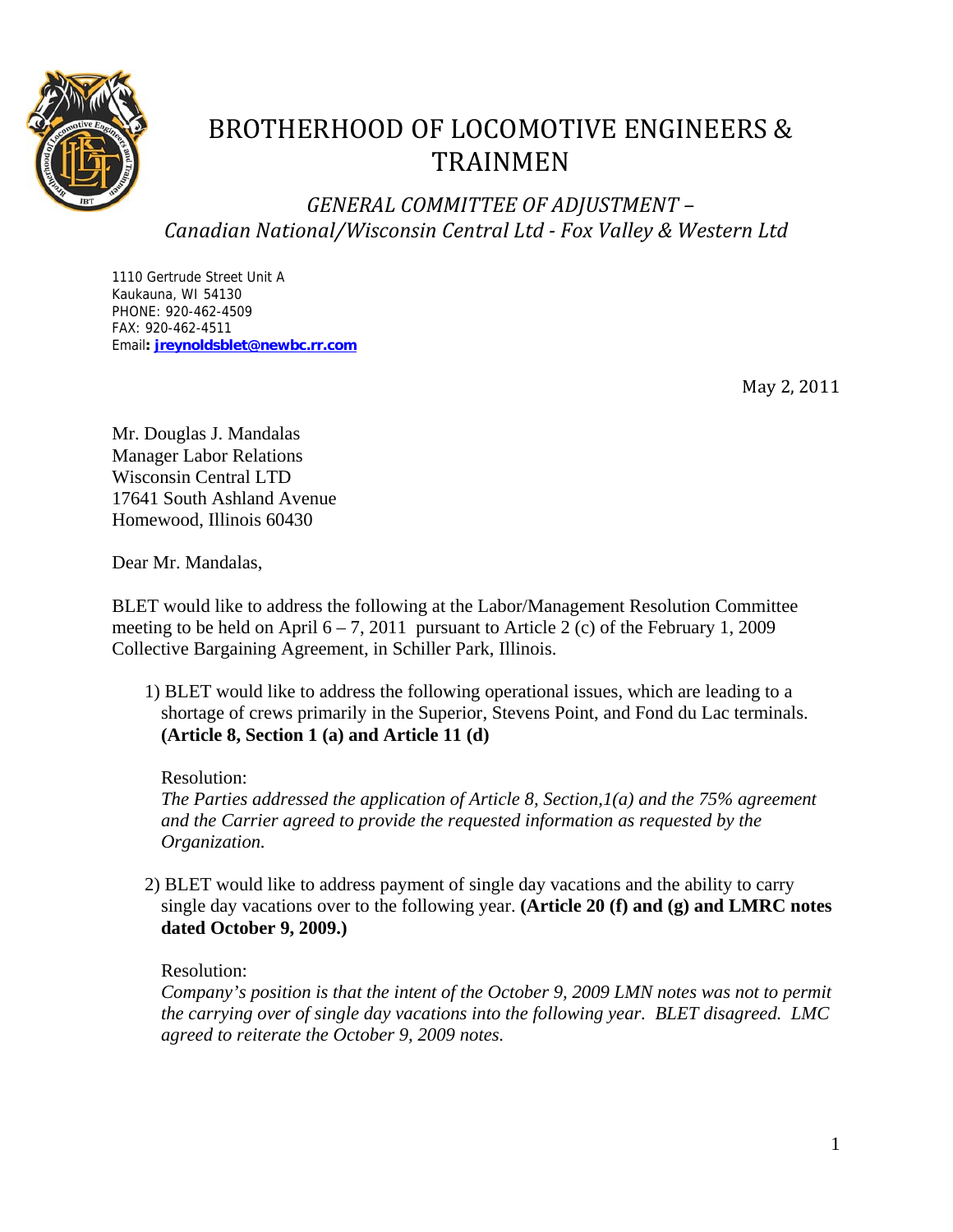3) BLET would like to address using out-of-cycle crews ahead of extra board crews to protect temporary vacancies and extra assignments at the location of the extra board. **(Article 8, Section 1 (c) (iii). (Article 11 (d).** 

# Resolution:

*The parties addressed the issue of using out of cycle crews ahead of extra board crews to protect temporary vacancies and extra assignments at the location of the extra board. The Carrier's position is they can use out of cycle crews within their call window ahead of an extra board employee at the location of the board. The BLET disagrees with the Carrier's position and will continue to submit grievance claims.* 

 4) BLET would like to address the formula used to calculate vacation pay when paid at the rate of 1/52. **(Article 22, Section 3).** The Carrier has yet to obtain the formula from payroll and forward the formula to the BLET as stated in the June 30, 2010 LMRC notes.

## Resolution:

*The parties addressed the issue of the formula used to calculate vacation pay when paid at the rate of 1/52. The Carrier's position is that they are in compliance with article 22, Section 3 of the Collective Bargaining agreement.* 

 5) BLET would like to address payment of Profit Based Incentive Plan (PBIP). **(Article 23, Section 9).** The Carrier has yet to forward this information to the BLET as stated in the June 30, 2010 LMRC notes.

# Resolution:

*The parties addressed the issue of payment of Profit Based Incentive Plan (PBIP). The Organization feels the Carrier is not including out of cycle time and call window time into the formula when calculating the payment of PBIP. The Carrier provided information to BLET that outlines specific pay elements used for 2010 PBIP calculations. BLET voiced concern that out of cycle time and call window time is not included in the calculation* 

 6) BLET would like to address the Locomotive Engineer Training Program **(Article 15)**  Carrier's expectations and responsibilities when working with a new Conductor.

# Resolution:

*The parties addressed the issue of the Locomotive Engineer Training Program. The Organization will develop a list of candidates interested in training student engineers and forward it to the Carrier. The Organization's position is that engineers cannot be forced to train a student engineer. Company disagreed with BLET's position and stated that the agreement does not limit who can be used as a trainer.*

 7) BLET would like to address the Carrier's violation of Article 30, Section 1 (b) of the CBA when it comes to notification of Engineers to attend a formal investigation. Engineers are being notified they are being charged and are to appear at an investigation over the phone. This is a violation of Article 30, Section 1 (b) wherein it states: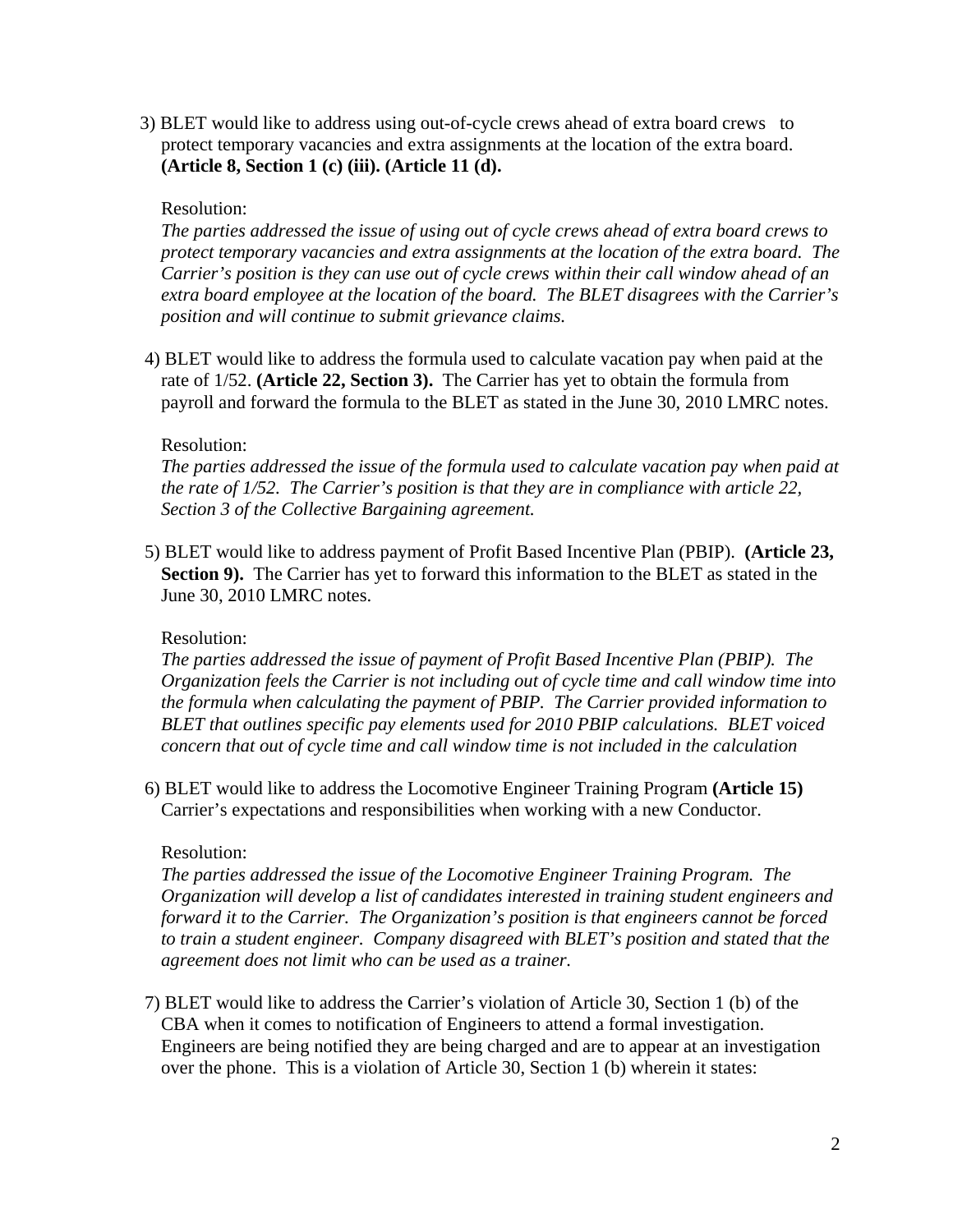"*An Engineer directed to attend a formal hearing to determine the individual's responsibility, if any, in connection with an occurrence or incident should be notified in writing within ten (10) days from the date of the occurrence."* 

# Resolution:

*The parties discussed the application of Article 30, Section 1 (b). The Organization's position is that an Engineer that is charged should be notified by US Mail in advance of the date of the investigation as stated in the Collective Bargaining Agreement. The Carrier disagreed with the Organization's position and stated there is no requirement that US Mail be used for delivery of letters (in other words, the letter could be hand-delivered). The Company stated their intent to notify the charged engineer by calling him on the phone to expedite the investigation process and not delay it and to also notify in writing per the Agreement. The Carrier alleges many of the certified letters that are mailed to the charged employee are unsigned for and returned to the Carrier. When practicable, the Carrier will attempt to notify the Organization of any unsigned and returned letters to attend a formal investigation.* 

8) BLET would like to address the Carrier's violation of Article 30, Section 1 (g) of the CBA when it comes to notification of Engineers regarding discipline that is assessed as a result of the formal hearing. Engineers are being notified over the phone that they are being assessed discipline as a result of a formal investigation. This is a violation of Article 30, Section 1 (g) wherein it states:

 *"If the formal hearing results in assessment of discipline, such decision shall be rendered within thirty (30) calendar days from the date the hearing is concluded, and the Engineer shall be notified in writing of the decision."* 

Resolution:  *See #7* 

9) BLET would like to address post-critical incident procedures.

 Resolution: *The parties addressed the Carrier's post critical incident policy.* 

# 10) BLET would like to address late meal periods and not eating meals until the ninth hour. **(Article 18 (a)**

Resolution:

*The parties addressed the issue of late meal periods. The Carrier agreed to honor Article 18 (a). The Organization stresses that when a member is denied or receives a late lunch period he should contact his local chairman immediately. The local chairman will immediately address the issue with the respective superintendent.* 

11) BLET would like to address Computerized Standing Bid System.

Resolution: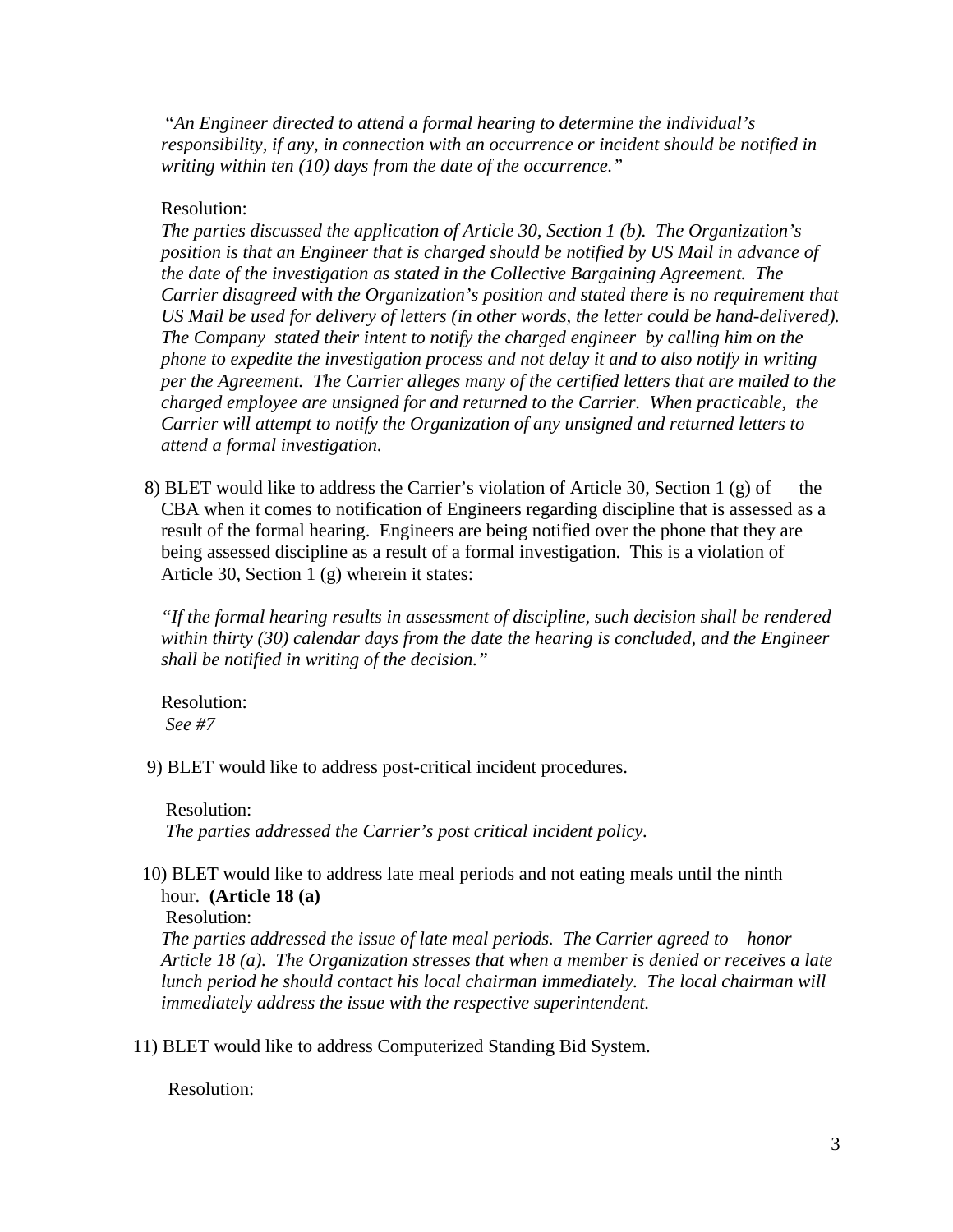*The parties addressed implementing a computerized standing bed system rather than using the paper standing bid system. The proper Carrier officers designated to address this issue was not in attendance at this LMRC meeting. The Organization will arrange a meeting with the proper Carrier officers to address this issue.* 

12) BLET would like to address Automated Crewtalk.

# Resolution:

*The parties addressed the automatic crewtalk system and problems that have occurred since this implementation. The proper Carrier officers designated to address this issue was not in attendance at this LMRC meeting. The Organization will arrange a meeting with the proper Carrier officers to address this issue.* 

 13) BLET would like to address using asterisk or numbers on the Engineer Seniority Roster to indicate if an Engineer is on disability status or working as a Manager. (**Article 7, Section 2)** 

## Resolution:

*The parties addressed using asterisk or numbers on the Engineer Seniority Roster to indicate if an Engineer is on disability status or working as a Manager. The Carrier agreed to this beginning with the Seniority Roster issued in January 2012.* 

 14) BLET would like to address implementation of a system to keep bulletins updated and current on bulletin boards.

#### Resolution:

*The parties addressed the issue of keeping bulletin boards updated and current. The Organization has developed a system to meet these requirements and the Carrier was agreeable to try this system on a trial basis.* 

 15) BLET would like to address Seniority Roster protest of Engineer Thomas Courchaine, **(Article 7, Section 2 (b).** 

#### Resolution:

*The parties addressed the seniority protest of Engineer Thomas Courchaine in accordance of Article 17, Section 2 (b) of the Collective Bargaining Agreement. Mr. Courchaine seniority protest was denied and his ranking will continue to be as listed on the January 7, 2011 Seniority Roster.* 

 16) BLET would like to follow up Seniority Roster protest of Engineer Eric Stroik. **(See August 29, 2008 LMRC Notes)** 

#### Resolution:

 *The parties addressed the follow up seniority protest of Engineer Eric Stroik from the August 29, 2008 LMRC Meeting. It was agreed at the LMRC meeting August 29, 2008*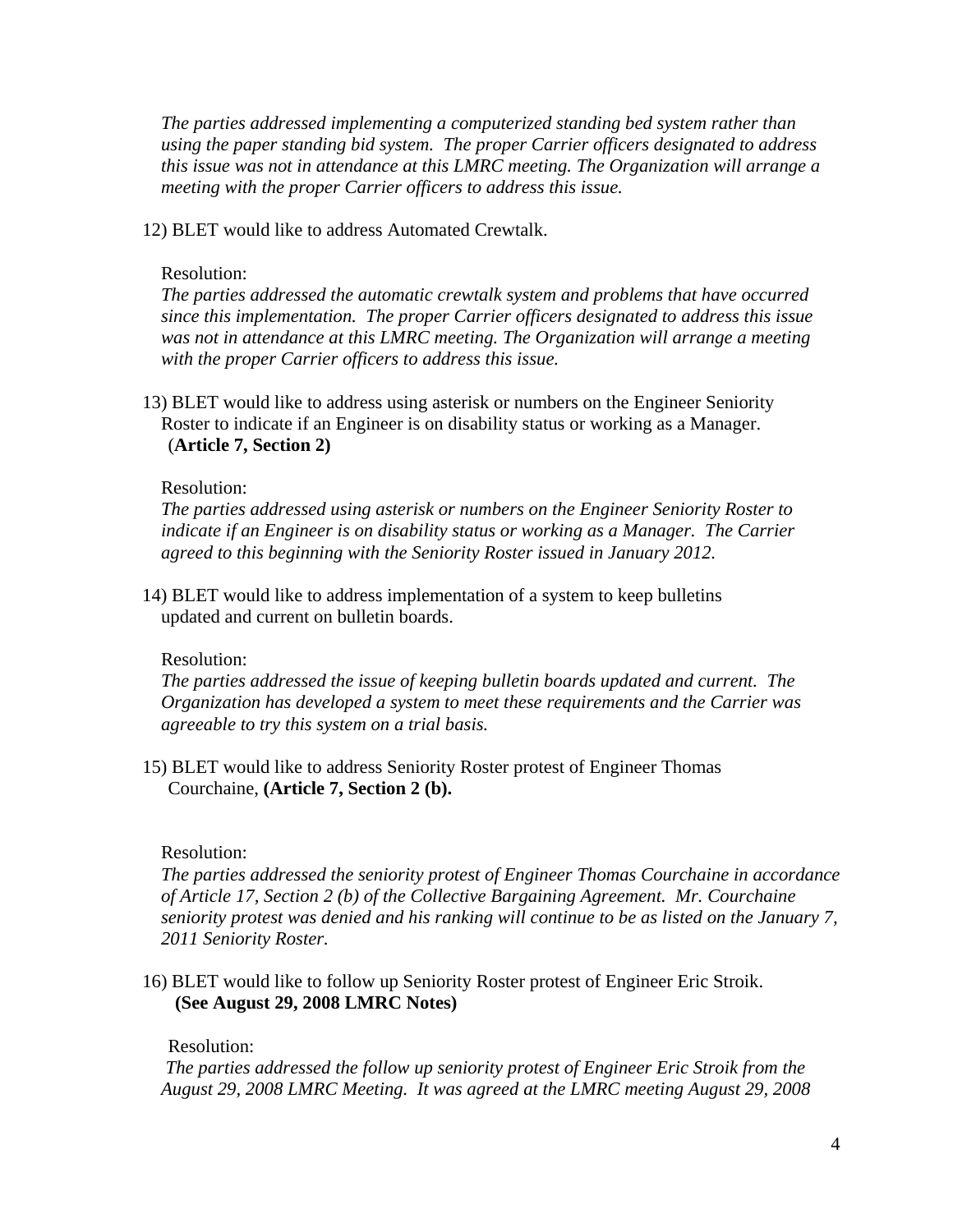*that Mr. Stroik's date of hire and conductor date were incorrect and the Carrier agreed to change his hire date to reflect 10-10-1994 and his Conductor's date to reflect 4-5-1995. This change will occur on the January 2012 Roster.* 

 17) BLET would like to follow up on seniority protest of Engineer Keith Hayter from the June 30, 2010 LMRC notes.

#### Resolution:

 *The parties addressed the follow up seniority protest of Engineer Keith Hayter. It*  was agreed at the LMRC meeting June 30, 2010 that Mr. Hayter's date of hire should *be July 17, 2006. This change will occur on the January 2012 Roster.* 

 18) BLET would like to address the excessive discipline assessed to Engineer Quin Schneider (WC-BLET-2010-00382). Mr. Schneider was assessed a twenty (20) day actual suspension. The Organization requests all mention of the discipline be expunged from the Claimant's record and that he be compensated for all lost time including the time attending the investigation, as well as pay for all work related benefits and seniority vacation rights unimpaired as a result of the assessed discipline is requested.

#### Resolution:

 *The Carrier agreed to remove discipline assessed to Mr. Schneider's record and reimburse him for the twenty (20) days he was held out of service. BLET accepted this as full and final settlement of the matter.* 

 19) BLET would like to address the excessive discipline assessed to Engineer Ricky Kowalewski (WC-BLET-2010-00349) Mr. Kowalewski was assessed a dismissal. The Organization requests all mention of the discipline be expunged from the Claimant's record and that he be compensated for all lost time including the time attending the investigation, as well as pay for all work related benefits and seniority vacation rights unimpaired as a result of the assessed discipline is requested.

#### Resolution:

*The Carrier further declined Mr. Kowalewski's discipline appeal and this constitutes final conference between the parties. The Organization will pursue this dismissal in accordance of Article 29, Section 2 (f).* 

 20) BLET would like to address the excessive discipline assessed to Engineer Thomas Karacson (WC-BLET-2009-00198) by letter from Mr. P.B. Tassin Jr. dated September 16, 2009, under the provisions of Article 30, Section 2 of the Collective Bargaining Agreement.

## Resolution: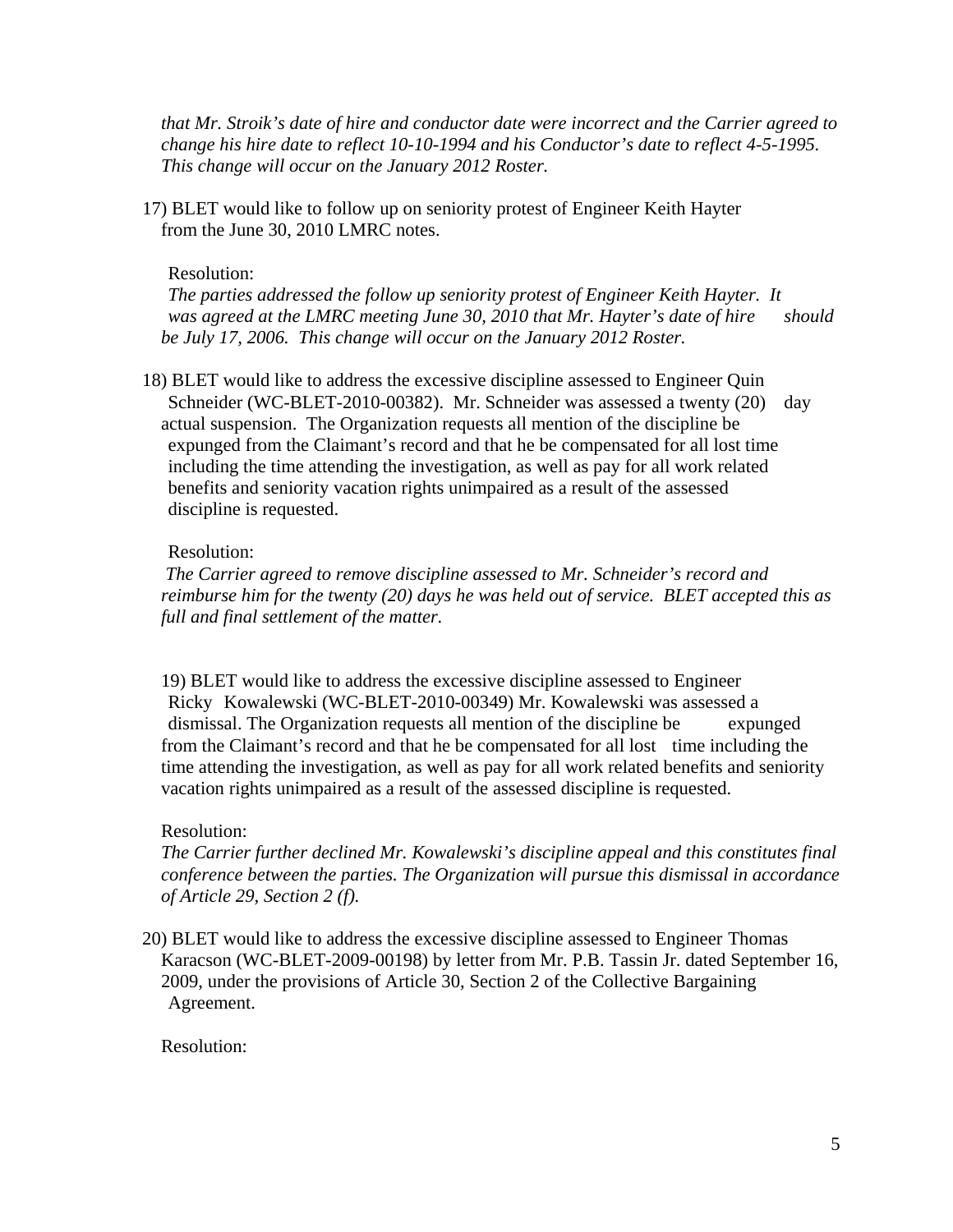*The Carrier agreed to reduce discipline assessed Mr. Karacson from 45 days actual to 12 days actual and reimbursed him for 33 days he was held out of service. BLET accepted this as full and final settlement of the matter.* 

 21) BLET would like to address the excessive discipline assessed to Engineer Jeffery Latsch (WC-BLET-2010-00343). Mr. Latsch was assessed a ten  $(10)$  day actual suspension and thirty  $(30)$  days deferred for a period of one  $(1)$  year. The Organization requests all mention of the discipline be expunged from the Claimant's record and that he be compensated for all lost time including the time attending the investigation, as well as pay for all work related benefits and seniority vacation rights unimpaired as a result of the assessed discipline is requested.

# Resolution:

*The Committee agreed to reduce discipline assessed to Mr. Latsch from 10 days actual to 5 days actual and remove the assessed 30 deferred days.* 

 22) BLET would like to address excessive discipline assessed to Engineer Tracy Losinski (WC-BLET-2010-00405). Mr. Losinski was assessed a dismissal. The Organization requests all mention of the discipline be expunged from the Claimant's record and that he be compensated for all lost time including the time attending the investigation, as well as pay for all work related benefits and seniority vacation rights unimpaired as a result of the assessed discipline is requested.

# Resolution:

*The Carrier is agreeable to reinstating Claimant's employment on a leniency basis, without pay for any of the time served while in dismissed status and time served will not be considered as time in service for the purpose of calculating entitlement to vacation and other leave. If Claimant experiences a lapse in healthcare or other benefits during the period of dismissal, CN shall not be responsible to make him whole. BLET did not accept offer.* 

 22) BLET would like to address excessive discipline assessed to Engineer James Resop (WC-BLET-2010-00303). Mr. Resop was assessed a dismissal. The Organization requests all mention of the discipline be expunged from the Claimant's record and that he be compensated for all lost time including the time attending the investigation, as well as pay for all work related benefits and seniority vacation rights unimpaired as a result of the assessed discipline is requested.

#### Resolution

*The Company further declined Mr. Resop's discipline appeal and this consitutues final conference between the parties. The Organization will pursue this dismissal in accordance of Article 29, Section 2 (f).* 

 23) BLET would like to address excessive discipline assessed to Engineer Ronald Moscinski (CN #WC-BLET-2011-00023). Mr. Moscinski was assessed a twenty (20)